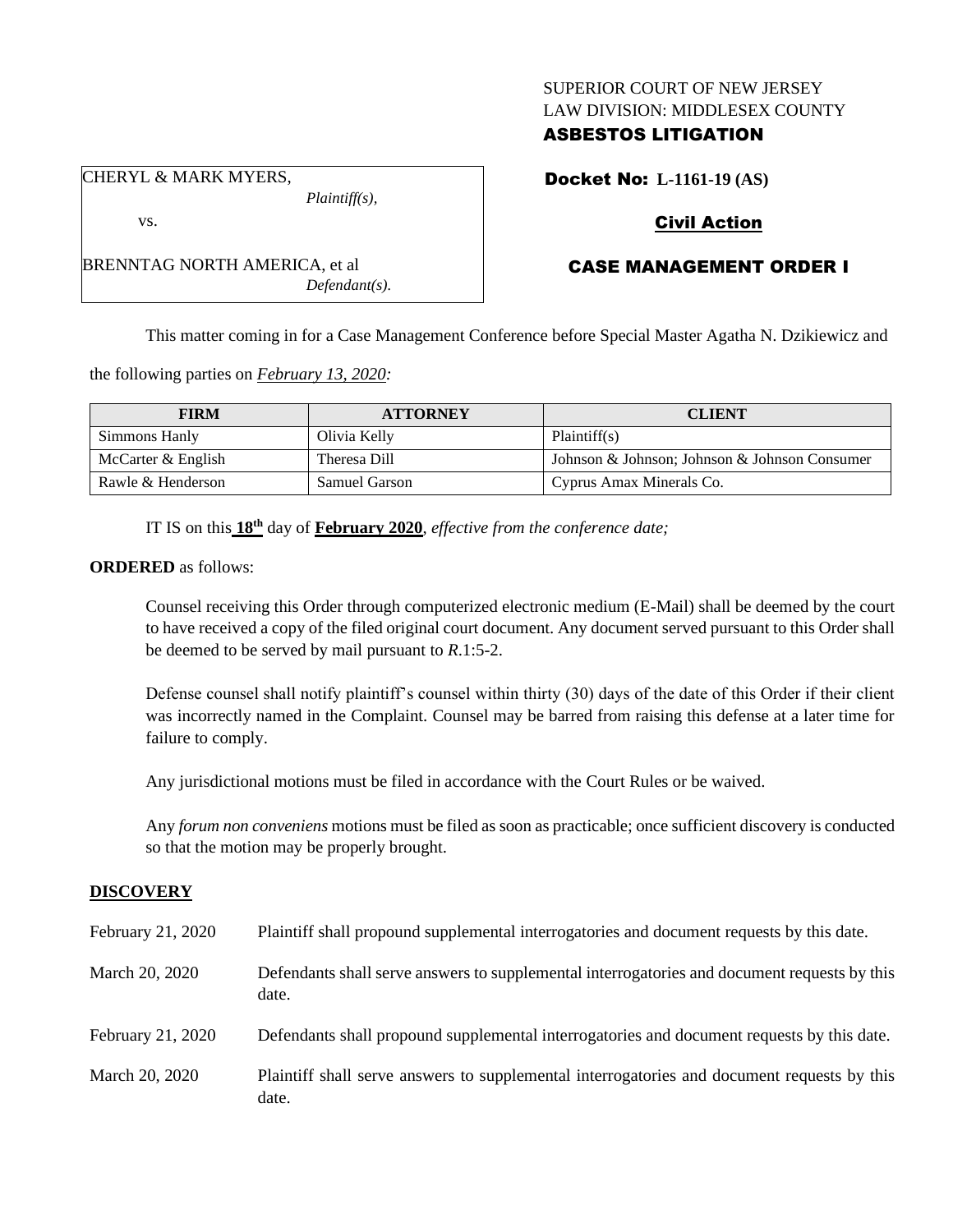- April 30, 2020 Fact discovery, including depositions, shall be completed by this date. Plaintiff's counsel shall contact the Special Master within one week of this deadline if all fact discovery is not completed.
- April 30, 2020 Depositions of corporate representatives shall be completed by this date.

#### **EARLY SETTLEMENT**

April 30, 2020 Settlement demands shall be served on all counsel and the Special Master by this date.

## **MEDICAL EXPERT REPORT**

| May 15, 2020 | Plaintiff shall serve medical expert reports by this date.                                                                                                                                                                                               |
|--------------|----------------------------------------------------------------------------------------------------------------------------------------------------------------------------------------------------------------------------------------------------------|
| May 15, 2020 | Upon request by defense counsel, plaintiff is to arrange for the transfer of pathology specimens<br>and x-rays, if any, by this date.                                                                                                                    |
| July 2, 2020 | Defendants shall identify its medical experts and serve medical reports, if any, by this date. In<br>addition, defendants shall notify plaintiff's counsel (as well as all counsel of record) of a<br>joinder in an expert medical defense by this date. |

#### **LIABILITY EXPERT REPORTS**

| May 15, 2020 | Plaintiff shall identify its liability experts and serve liability expert reports by this date or |
|--------------|---------------------------------------------------------------------------------------------------|
|              | waive any opportunity to rely on liability expert testimony.                                      |

July 2, 2020 Defendants shall identify its liability experts and serve liability expert reports, if any, by this date or waive any opportunity to rely on liability expert testimony.

## **SUMMARY JUDGMENT MOTION PRACTICE**

- July 10, 2020 Summary judgment motions shall be filed no later than this date.
- August 7, 2020 Last return date for summary judgment motions.

#### **ECONOMIST EXPERT REPORTS**

- May 15, 2020 Plaintiff shall identify its expert economists and serve expert economist report(s), if any, by this date or waive any opportunity to rely on economic expert testimony.
- July 2, 2020 Defendants shall identify its expert economists and serve expert economist report(s), if any, by this date or waive any opportunity to rely on economic expert testimony.

#### **EXPERT DEPOSITIONS**

September 4, 2020 Expert depositions shall be completed by this date. To the extent that plaintiff and defendant generic experts have been deposed before, the parties seeking that deposition in this case must file an application before the Special Master and demonstrate the necessity for that deposition. To the extent possible, documents requested in a deposition notice directed to an expert shall be produced three days in advance of the expert deposition. The expert shall not be required to produce documents that are readily accessible in the public domain.

 $\_$  , and the set of the set of the set of the set of the set of the set of the set of the set of the set of the set of the set of the set of the set of the set of the set of the set of the set of the set of the set of th